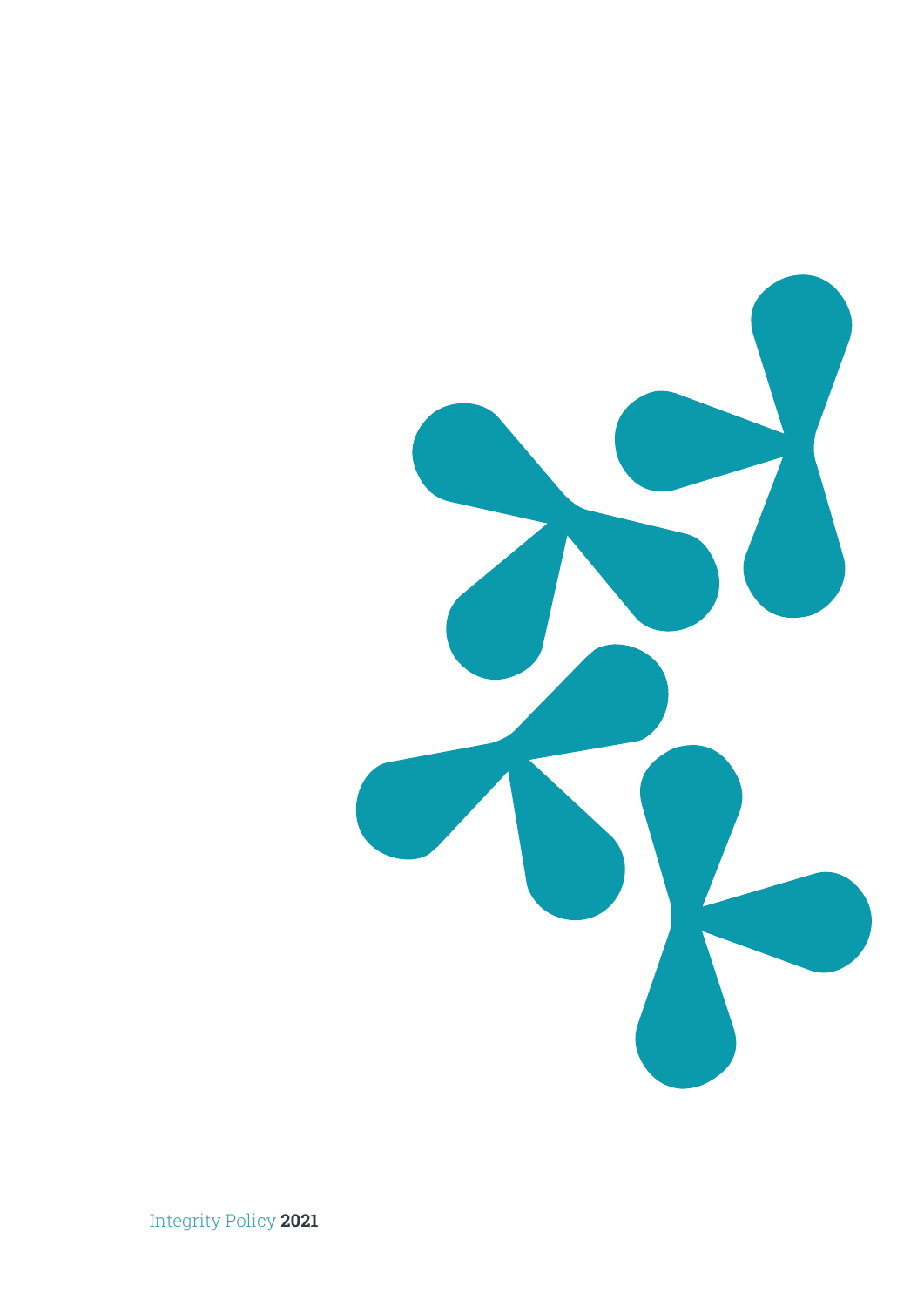# Table of content

| 1. Introduction         |
|-------------------------|
| 2. Value of the Company |
| 3. Code of Conduct      |

3 4 6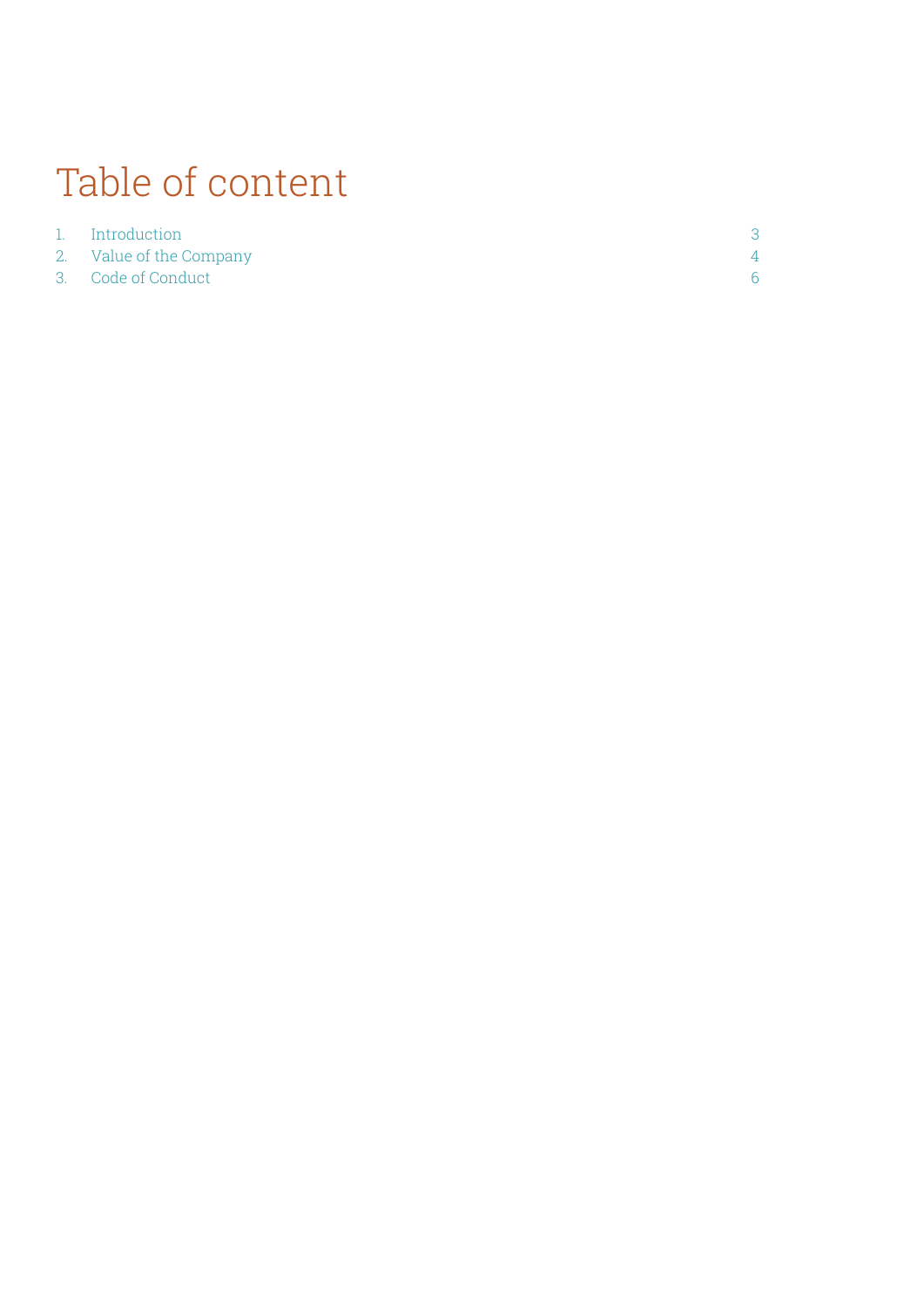# <span id="page-2-0"></span>Integrity Policy

# **1. Introduction**

Care Property Invest (hereinafter 'Care Property Invest' or the 'Company') describes in this document its expectations regarding responsibility and ethical behaviour, striving to conduct its activities within the legally imposed framework, predefined procedures and according to the principles of this policy.

Care Property Invest is guided by its values and standards, in which honesty, punctuality, integrity and respect are paramount and of which trust, openness, teamwork and professionalism are a fundamental part. Together these form the rules of conduct of Care Property Invest and are applied without exception by every employee and member of a body of the Company in every action they take, however big or small that action may be.The Integrity Policy goes beyond mere adherence to procedures. It is an attitude of everyone in the Company and a quality and value of the Company from which action is taken when laws or procedures are lacking or unclear.

The same rules apply to everyone within the Company. Care Property Invest does not distinguish between members of the Board of Directors, the management or its employees, as it indicates with this policy what it expects from its employees, management and Board of Directors, but also what shareholders, clients and any other third party with whom it has a business relationship may expect. By doing so, the Company aims to gain and maintain the confidence of its shareholders, employees, customers and any other third party. They form the basis for the further growth and success of the Company.

The Integrity Policy is a guide indicating what it expects. It does not give an overview of the current regulations, nor does it judge what is 'right' or 'wrong'. It is not about the letter, but about the spirit, expecting everyone to take personal responsibility for their actions and to act in good conscience at all times.

Care Property Invest provides the necessary procedures to inform everyone within the Company of the rules of conduct and checks whether everyone knows them and applies them in his/her daily actions. As a minimum, intentions and behaviour should be in line with the values and standards as set out in this document.

Care Property Invest is aware that the integrity policy is not a comprehensive list of rules and procedures. However, it creates a framework within which everyone within the Company can operate and act in a morally responsible manner.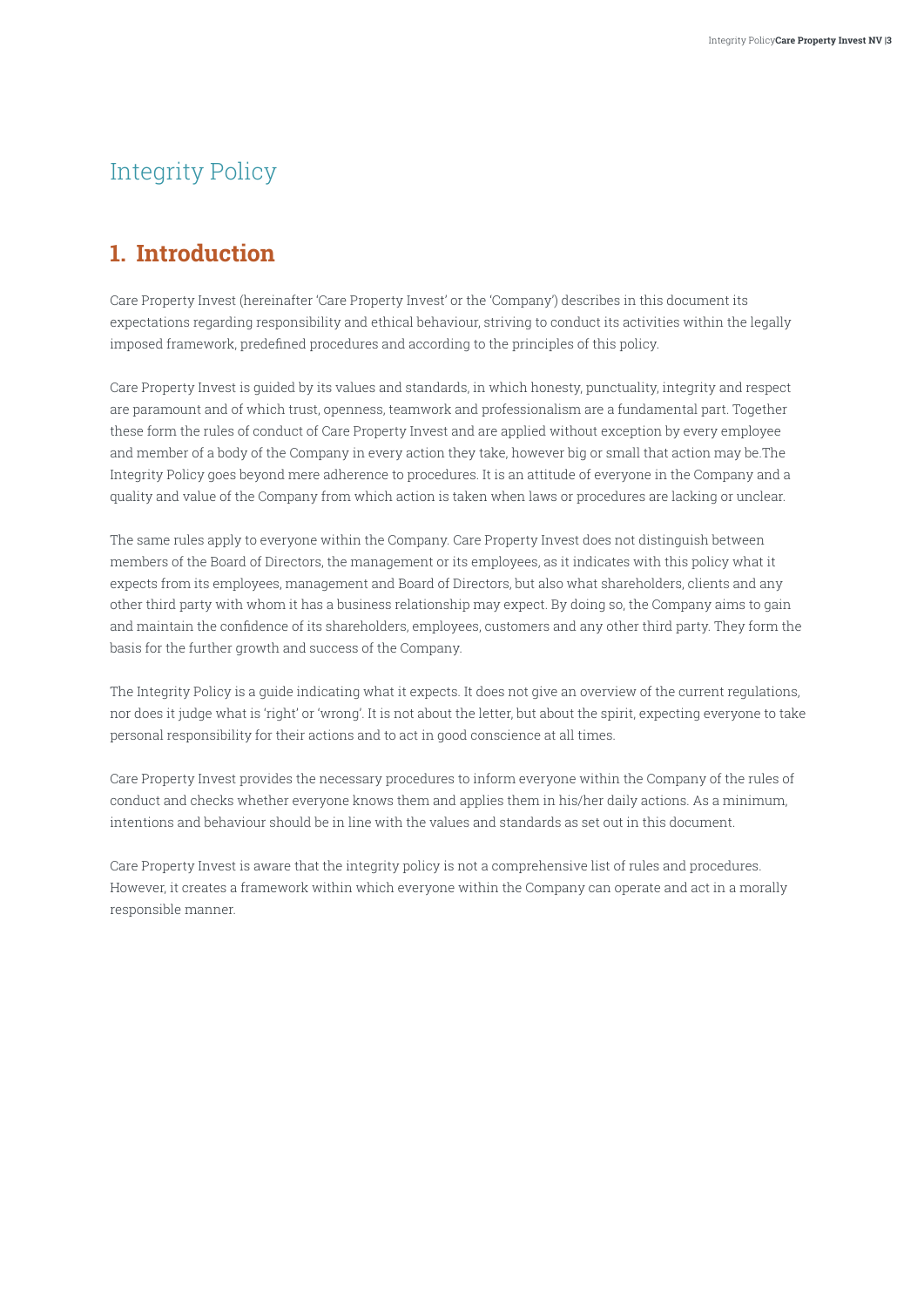# <span id="page-3-0"></span>**2. Value of the Company**

#### OBJECTIVES

The mission, vision and core values of Care Property Invest reflect what shareholders, employees, clients and all third parties with whom it has a business relationship can rely on. Care Property Invest is committed to conducting its activities in the healthcare real estate sector in an efficient, ethical and profitable manner. It also aims for high performance in order to maintain and expand its competitive position.

#### **RESPONSIBILITIES**

Care Property Invest is aware of its responsibilities at various levels and strives to provide a safe, healthy and pleasant living and working environment for its employees, taking care of their physical and mental health. The Company is committed to respecting the rights of its employees and to encouraging their development and training as well as making the best use of their talents, thereby providing challenge, satisfaction and recognition to its employees.

Care Property Invest provides equal professional opportunities to all and will encourage employees to organise and direct their own work in accordance with the rules of conduct set out in this policy. As the Company is aware of the potential of its employees and is determined to make the best use of it, this will also contribute to the motivation of its employees.

Care Property Invest, in addition to creating a safe, healthy and pleasant living and working environment for its employees, also aims to be a loyal and trustworthy partner to all its shareholders and will protect their investment and ensure that it maintains its good reputation in order to guarantee its shareholders a yield in line with market conditions.

With regard to third parties with whom the Company trades, it wishes to be a reliable business partner and to develop long-term business relationships with operators, subcontractors, suppliers, consultants, as well as any other partner or company with whom it associates. It will encourage its partners to respect and comply with the rules of conduct as set out in this policy.

More generally, Care Property Invest will act in good faith in all of its activities, complying with applicable laws and policies with respect for human rights and with due regard for health, the environment, safety and sustainability. The members of the Board of Directors and the Executive Committee, as well as all employees, will therefore act within this policy and assume their responsibilities to the best of their ability.

#### **Economic principles and fair competition**

Care Property Invest shall, as far as possible, encourage the free market economy and in that respect shall behave fairly towards its competitors. The Company will always act in line with its ethical principles and within the legislation in force, without jeopardising the profitability of the Company.

Furthermore, each investment shall meet the economic requirements of the market and shall have due regard for health, the environment, safety and sustainability. For each investment the Company shall assess the potential risks it may face. It will endeavour to cover the aforementioned risks as far as possible and usual..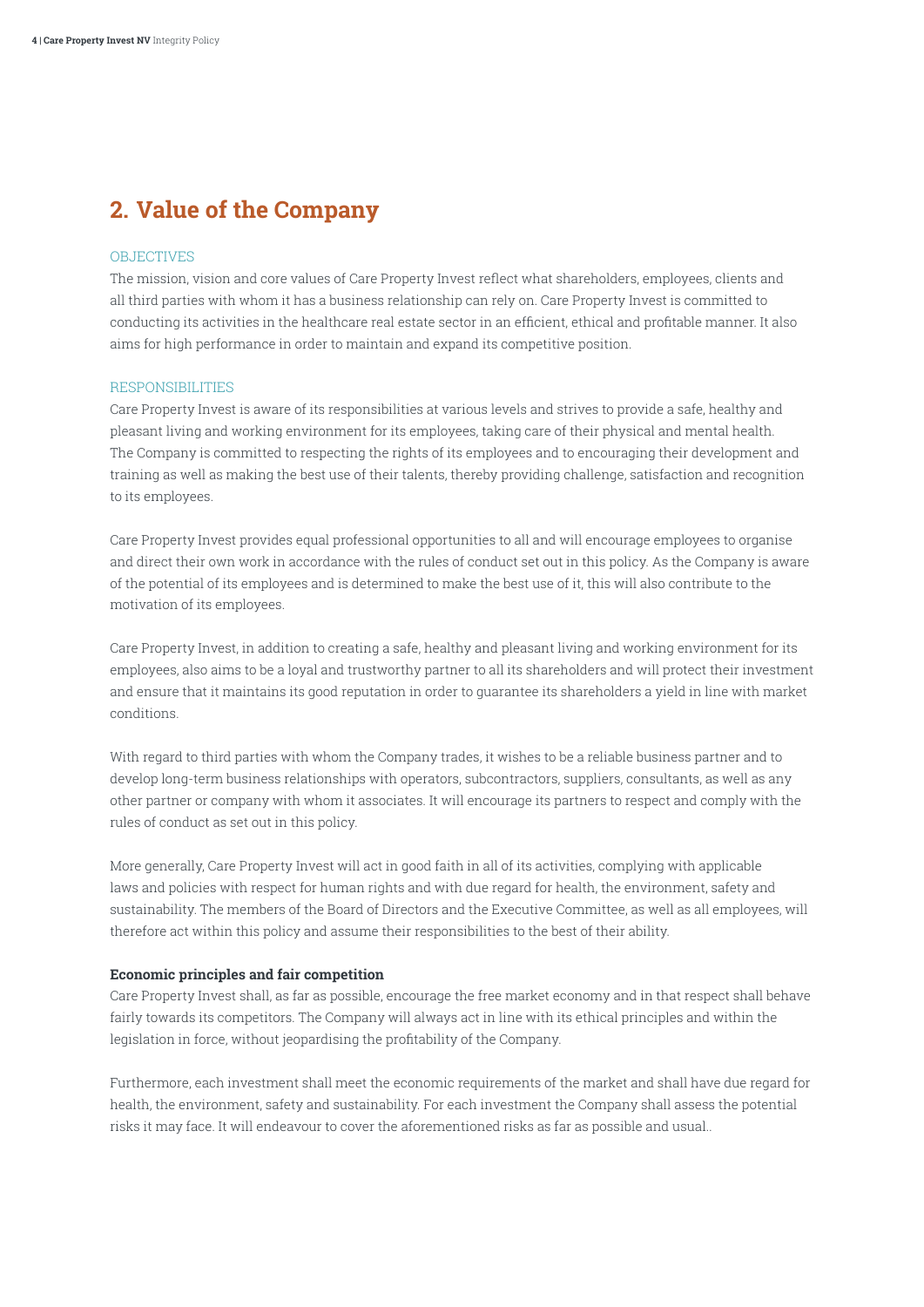### **Corporate ethics**

In every respect, Care Property Invest is in the first place committed to honesty, punctuality, integrity and respect, and expects the same values from everyone it cooperates with. Fraud and bribery, direct or solicitation or acceptance of direct or disguised benefits in any form whatsoever are unacceptable practices for the Company.

The members of the Board of Directors and Management Committee and also all employees must undertake to avoid any conflict of interest between their tasks within the Company and their other professional or private activities.

Care Property Invest also ensures that all transactions conducted on its behalf are conducted in accordance with current policies and are accurately and fairly reflected in the Company's accounts.

### **Political activities**

Care Property Invest acts in a socially responsible manner within the legislative framework of the country in which it operates. In doing so, it respects social and cultural traditions, but will not in any way contribute to politicians, political parties or political organisations, or their representatives. Nor will it ever be part of any political party or organisation.

It does, however, reserve the right, in its relations with governmental bodies, to express its opinion on any matter that may affect its activities, its employees, its operators or its shareholders or when it concerns the public interest and/or its social purpose.

#### **Health, Safety and the Environment**

As an innovator in the field of healthcare real estate, Care Property Invest will systematically take into account social, health, safety, quality and environmental aspects in all its actions and commitments. In doing so, it aims to achieve sustainable growth and shareholding.

Care Property Invest has further elaborated its vision on safety, health and environment in a sustainability report, which can be consulted on its website.

#### **Society**

Care Property Invest contributes to sustainable healthcare real estate by carrying out its activities as professionally as possible. It also does not shy away from its social responsibility and supports various charities.

#### **Communications**

The Company appeals to the public savings and therefore strives for an open and transparent communication policy.

By using limited and centralised communication channels (in particular the members of the Executive Committee and the communications manager), it guarantees a communication that is uniform and in line with the strategy and image of the Company and that everyone who receives this information may rely on it being accurate and correct. Persons in charge of communication may, following interviews, be accompanied by a staff member specialised in the matter.

Its transparency regarding information and direct communication allows employees to assess their contribution to the proper functioning of the Company.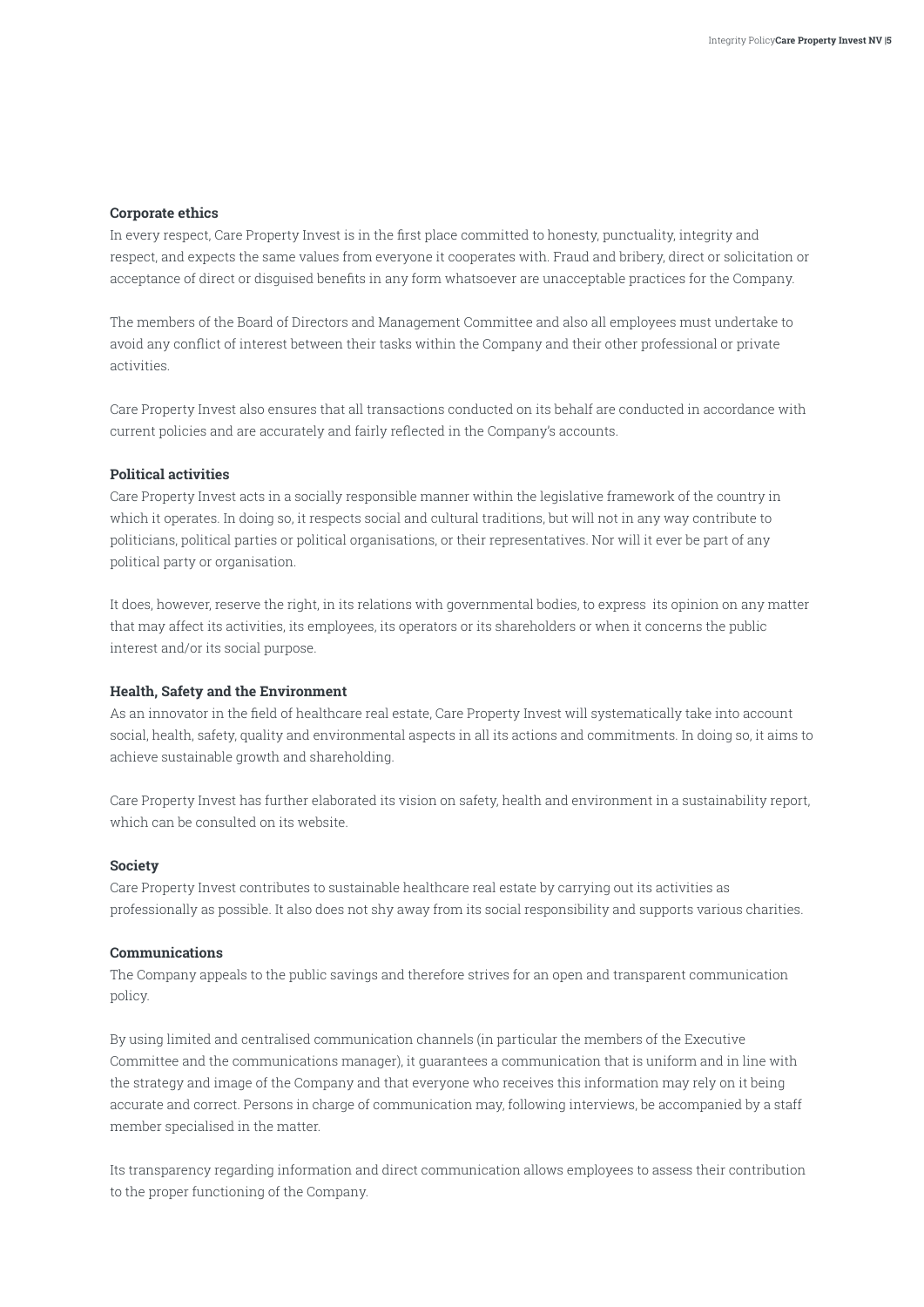# <span id="page-5-0"></span>**3. Code of Conduct**

Care Property Invest, as a Company that publicly deploys savings funds, and as a Regulated Real Estate Company (RREC), is subject to numerous legal provisions on market abuse and also adheres to the principles of corporate governance as set out in the Belgian Corporate Governance Code 2020 and as further explained in the Company's corporate governance charter and corporate governance statement (which can be consulted on the website of Care Property Invest).

In addition to the foregoing rules and principles, Care Property Invest drew up the rules of conduct to which the members of the Board of Directors and the Executive Committee and all employees are committed to respect.

### **Conflicts of interest**

Every employee acts in the interest of the Company and must avoid any action or transaction which might jeopardise the interests of Care Property Invest. If an employee is confronted with a conflict of interest, he/she shall immediately report this to a member of the Executive Committee and shall also inform the compliance officer.

Directors who are faced with a conflict of interest report this in accordance with the legal provisions of the Code for Companies and Associations and the RREC Act and also take into account the internal policy procedure as set out in the Corporate Governance Charter (available on the website).

In this regard, the members of the Board of Directors, the members of the Executive Committee and the employees commit themselves not to accept any remuneration of any kind whatsoever, either in cash or in kind, or any other personal advantage offered to them because of their professional association with the Company.

#### **Occupational confidentiality - inside information**

The members of the Board of Directors or Executive Committee and the employees may not use or disclose any information or data on the Company which they became aware of in the course of performing their tasks (unless already published in annual financial statements or half-year reports, or in various official publications) when performing their professional activities for the Company and also after termination of their activities or contract. In this respect, they recognise that, amongst others, all economic, financial and property studies, client and computer files, accounting data, contracts, business proposals, designs and drawings of buildings and equipment, instructions (verbal or in writing) relating to works relevant to the Company's activities, its procedures and its economic and financial situation must remain confidential.

In accordance with the Act of 2 August 2002 on the supervision of the financial sector and financial services, Care Property Invest has a list of insiders (the 'insider list').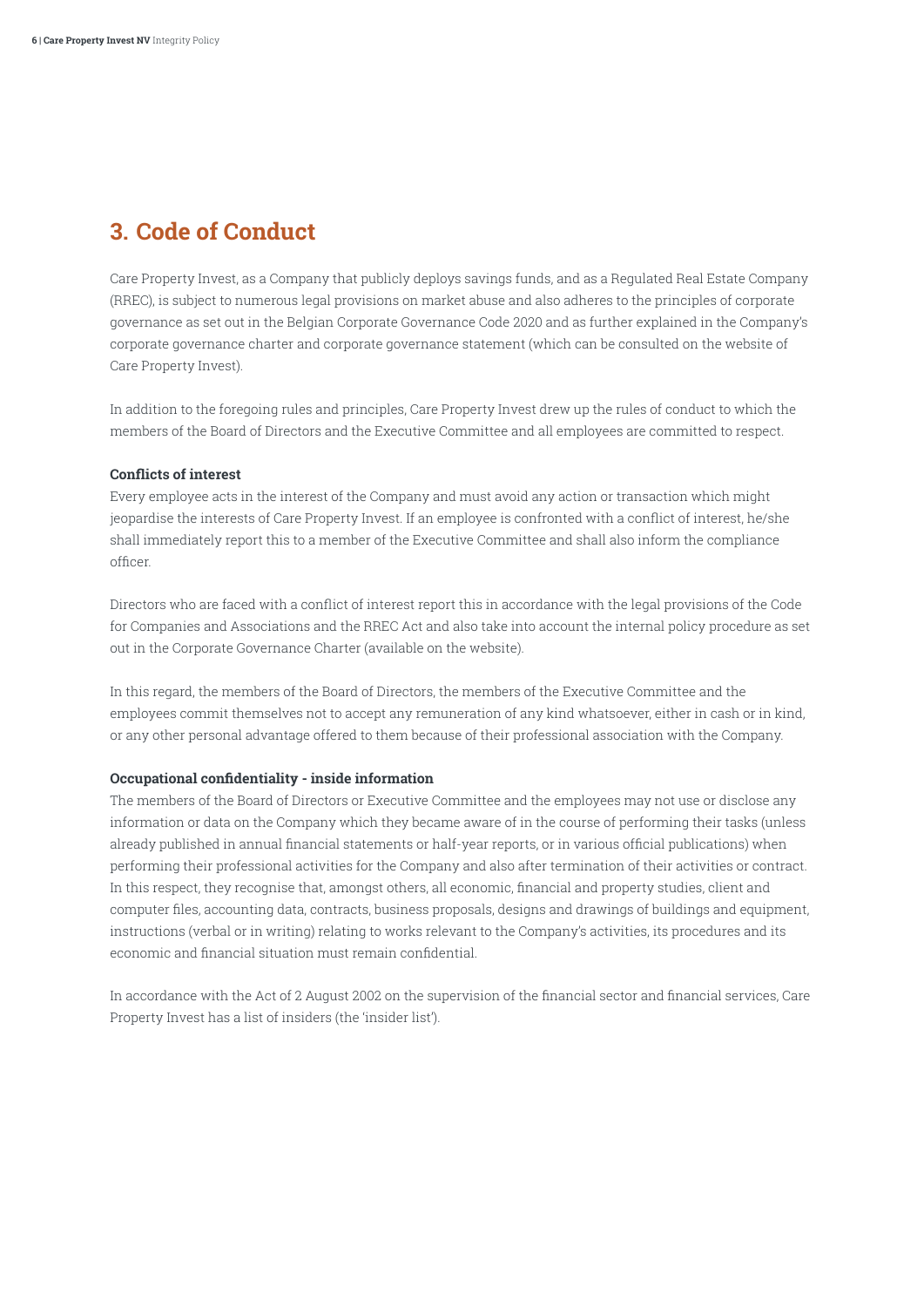### **Buying and selling shares - insider trading**

The members of the Board of Directors and the Executive Committee and the employees that intend to realise transactions involving Care Property Invest shares undertake in advance to observe the provisions of the Dealing Code.

They are hereby generally prohibited to buy or sell Care Property Invest securities pursuant to privileged information, not for their own account, not for third-party accounts, not directly and not indirectly. Information they become aware of pursuant to their position may not be disclosed to third parties and Care Property Invest securities may not be recommended to any third parties based on this type of information.

Each member of the internal corporate boards and the employees undertake to prevent that he/she brings a member of their family or a third party into a situation that may lead to transactions prohibited by the Code of Conduct for the relevant member.

All information about important transactions must at all times remain strictly confidential. This duty of confidentiality applies to all members of the Board of Directors, the Executive Committee and all employees.

Anyone who has knowledge of a (possible) irregularity or (possible) violation of this policy may report this in accordance with the whistleblower regulations provided by the Company.

#### **Corruption and abuse of corporate assets**

The members of the Board of Directors, the Executive Committee and the employees commit to not offering or providing any securities (irrespective of the interest and/or the value) nor any sums of cash (irrespective of the amount) to operators, suppliers or third parties, irrespective of the underlying intention.

They also commit to not give any valuables or sums of cash (irrespective of the amount) to any elected officials, civil servants or any other Belgian or foreign government t in order to obtain approvals, authorisations and/ or permits or to achieve derogations, circumventions and/or violations of any laws, regulations, directives and agreements.

The members of the Board of Directors, the Executive Committee commit to not appropriate any object for personal gains or purposes (irrespective of their nature and/or value) if it concerns a Company asset or property. This commitment also extends to unlawful use of the Company's communication and computer infrastructure for personal purposes.

#### **Business gifts**

In general, members of the Board of Directors, the Executive Committee and employees shall refrain from receiving any benefit that is not part of the usual practices for gifts of small value (<150 EUR) and/or participating in social and/or artistic events, as well as from offering, requesting or accepting from current and/or potential business partners (operators, suppliers, contractors, construction companies, etc.) any form of compensation.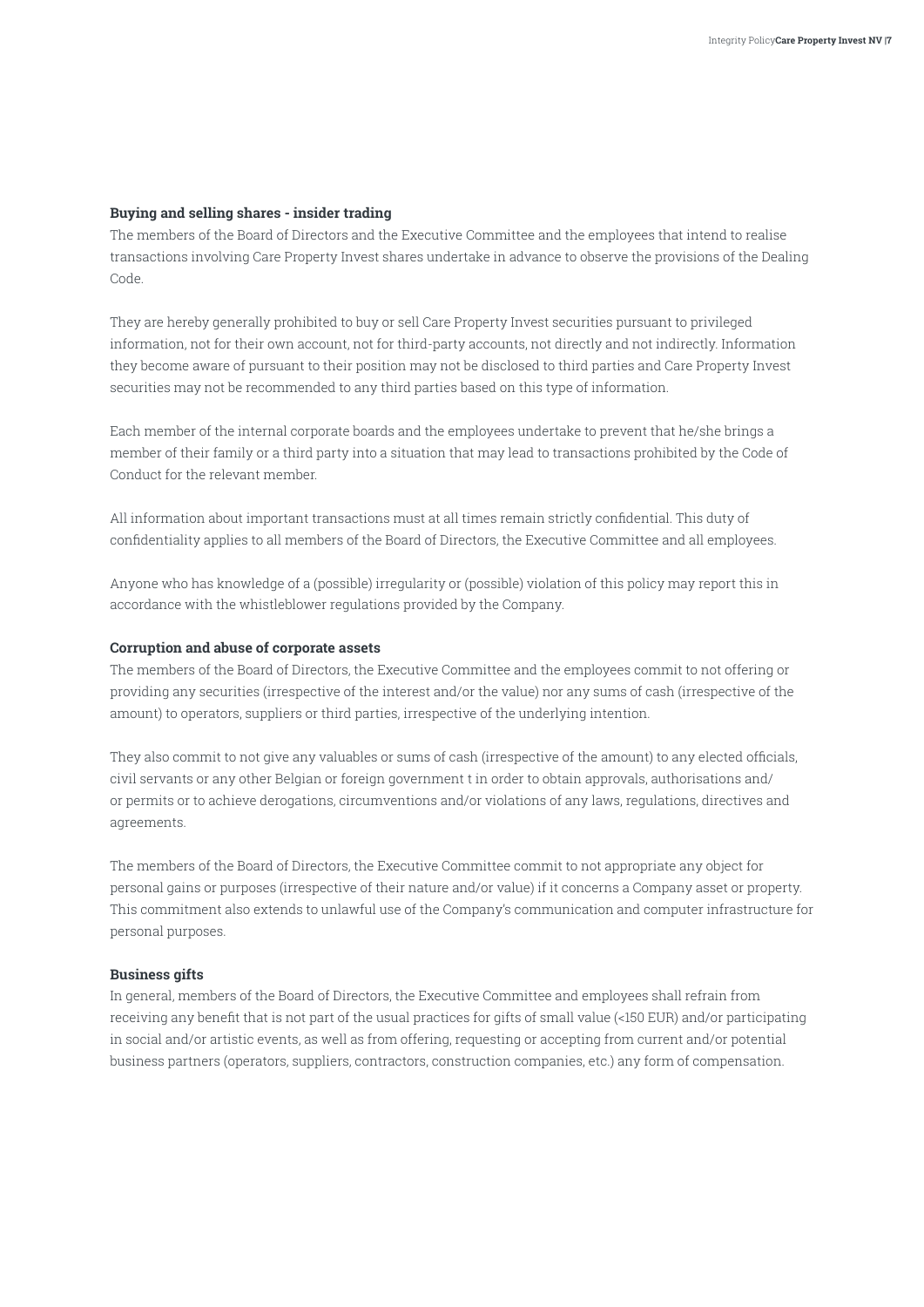## **Compliance Officer**

Anyone within the Company may, in full confidence, communicate his/her concerns regarding possible irregularities to the compliance officer and the chairman of the Board of Directors and this in accordance with the whistleblowing procedure.

Mark Suykens Nathalie Byl Chairman of the Board of Directors Compliance Officer